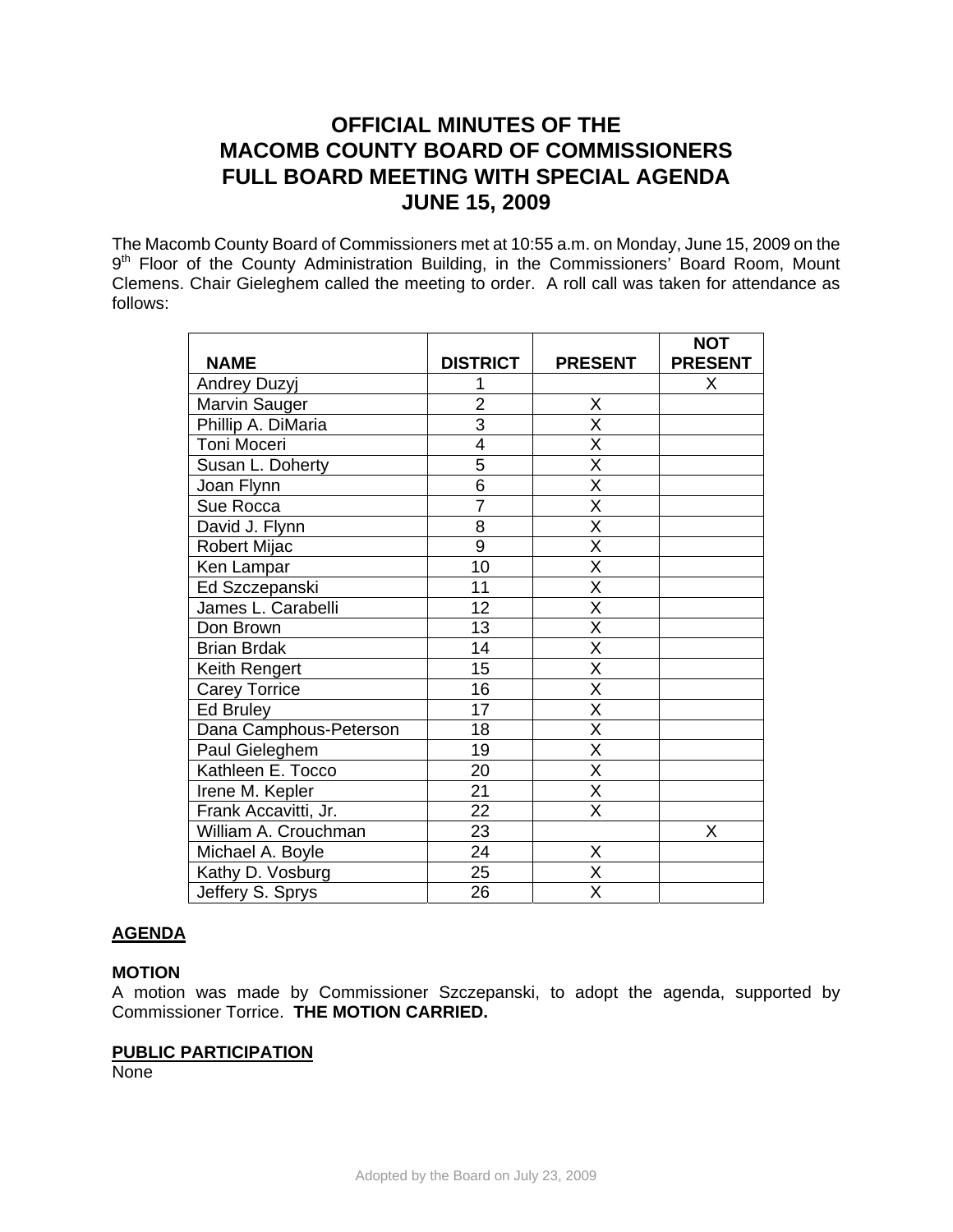MACOMB COUNTY BOARD OF COMMISSIONERS FULL BOARD MEETING WITH SPECIAL AGENDA - OFFICIAL MINUTES June 15, 2009

# **RECOMMENDATION FROM JUNE 10, 2009 EDUCATION AND TRAINING COMMITTEE MEETING: AMENDED PROCEDURES FOR TRANSITION OF MACOMB COUNTY REFERENCE AND RESEARCH CENTER RE: DISBURSEMENTS**

# **MOTION**

A motion was made by Commissioner Flynn, to approve amended procedures for transition of Macomb County Reference and Research Center regarding disbursements as outlined, supported by Commissioner Moceri.

#### **THE MOTION CARRIED.**

#### **NEW BUSINESS**

None

#### **PUBLIC PARTICIPATION**

None

# **ROLL CALL**

|                        |                 |                         | <b>NOT</b>     |
|------------------------|-----------------|-------------------------|----------------|
| <b>NAME</b>            | <b>DISTRICT</b> | <b>PRESENT</b>          | <b>PRESENT</b> |
| <b>Andrey Duzyj</b>    |                 |                         | X              |
| Marvin Sauger          | $\overline{2}$  | X                       |                |
| Phillip A. DiMaria     | $\overline{3}$  | $\overline{\mathsf{x}}$ |                |
| Toni Moceri            | $\overline{4}$  | X                       |                |
| Susan L. Doherty       | $\overline{5}$  | $\overline{\mathsf{x}}$ |                |
| Joan Flynn             | $\overline{6}$  | $\overline{\mathsf{x}}$ |                |
| Sue Rocca              | $\overline{7}$  | $\overline{\mathsf{x}}$ |                |
| David J. Flynn         | $\overline{8}$  | $\overline{\mathsf{x}}$ |                |
| Robert Mijac           | $\overline{9}$  | $\overline{\mathsf{X}}$ |                |
| Ken Lampar             | 10              |                         | Χ              |
| Ed Szczepanski         | 11              | X                       |                |
| James L. Carabelli     | 12              | $\overline{\mathsf{x}}$ |                |
| Don Brown              | 13              | X                       |                |
| <b>Brian Brdak</b>     | $\overline{14}$ | $\overline{\mathsf{x}}$ |                |
| Keith Rengert          | 15              | $\overline{\mathsf{x}}$ |                |
| <b>Carey Torrice</b>   | 16              | $\overline{\mathsf{x}}$ |                |
| Ed Bruley              | 17              | $\overline{\mathsf{x}}$ |                |
| Dana Camphous-Peterson | 18              | $\overline{\mathsf{x}}$ |                |
| Paul Gieleghem         | 19              | X                       |                |
| Kathleen E. Tocco      | 20              | $\overline{\mathsf{x}}$ |                |
| Irene M. Kepler        | 21              | $\overline{\mathsf{x}}$ |                |
| Frank Accavitti, Jr.   | 22              | $\overline{\mathsf{x}}$ |                |
| William A. Crouchman   | 23              |                         | X              |
| Michael A. Boyle       | 24              | Χ                       |                |
| Kathy D. Vosburg       | 25              | $\overline{\sf x}$      |                |
| Jeffery S. Sprys       | 26              | X                       |                |